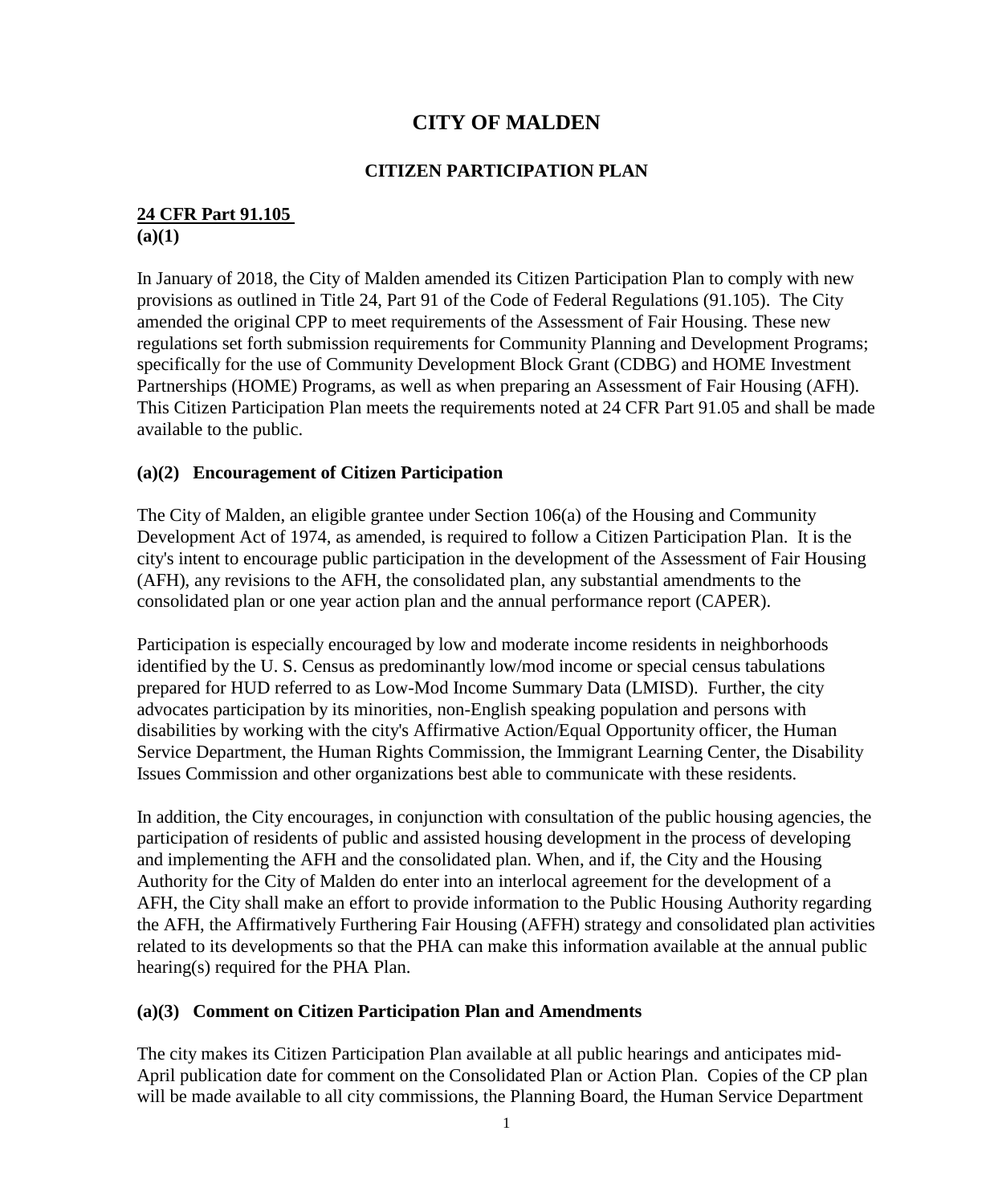and the Malden Housing Authority. The plan will be made available in an appropriate format for those residents with certain disabilities upon request.

## **(a)(4) Assessing Language Needs**

The City, in an effort to ensure meaningful access to participation by non-English speaking residents, shall take reasonable steps to provide language assistance. When appropriate and requested, staff members will be available to request translation services. With at least three days' notice, translation services will be sought for non-English speaking persons. Persons requiring materials in a language other than English should contact the Malden Redevelopment Authority at (781) 324-5720.

## **(b)(1) Development of the Consolidated Plan**

The city has made available to its citizens, public agencies and interested parties, information that includes the amount of assistance the city expects to receive including grant funds and program income and the range of activities that are scheduled to be undertaken including the estimated amount that will benefit persons of low and moderate income. Displacement of both residents and businesses is also addressed. Although the City expects no displacement to occur, in order to minimize displacement of persons and to assist any persons displaced, the Residential Anti-Displacement and Relocation Plan will be followed.

Before the City adopts a consolidated plan, the City will make available to residents, public agencies, and other interested parties information that includes the amount of assistance the jurisdiction expects to receive (including grant funds and program income) and the range of activities that may be undertaken, including the estimated amount that will benefit persons of low and moderateincome. The City will publish the required information in one or more public notices in newspaper(s) of general circulation and/or will post a notice on the City's website as a means to meet this requirement.

The City may opt to make the HUD-provided data available to the public by cross-referencing the data on HUD's Web site or by announcing the availability of the information in a public notice. HUD-provided data will be posted and/or published no later than 45-days before the submission of the Assessment of Fair Housing is due at HUD. Further, the City will publish the information required in §91.105 (b)(ii) in one or more public notices and/or will post a notice on the City's website as a means to meet the requirement.

The City's citizen participation plan must include the following minimum requirements for the development of the AFH and the consolidated plan:

## **(b)(2) Publication**

The Citizen Participation Plan requires the city to publish the proposed AFH and/or Consolidated Plan by notice in the local newspapers. Citizens are afforded opportunity to examine said plan during regular hours at the Malden Redevelopment Authority during a Comment Period. A reasonable number of copies will be made available for review at the MRA office and upon request; copies will be provided per resident or group.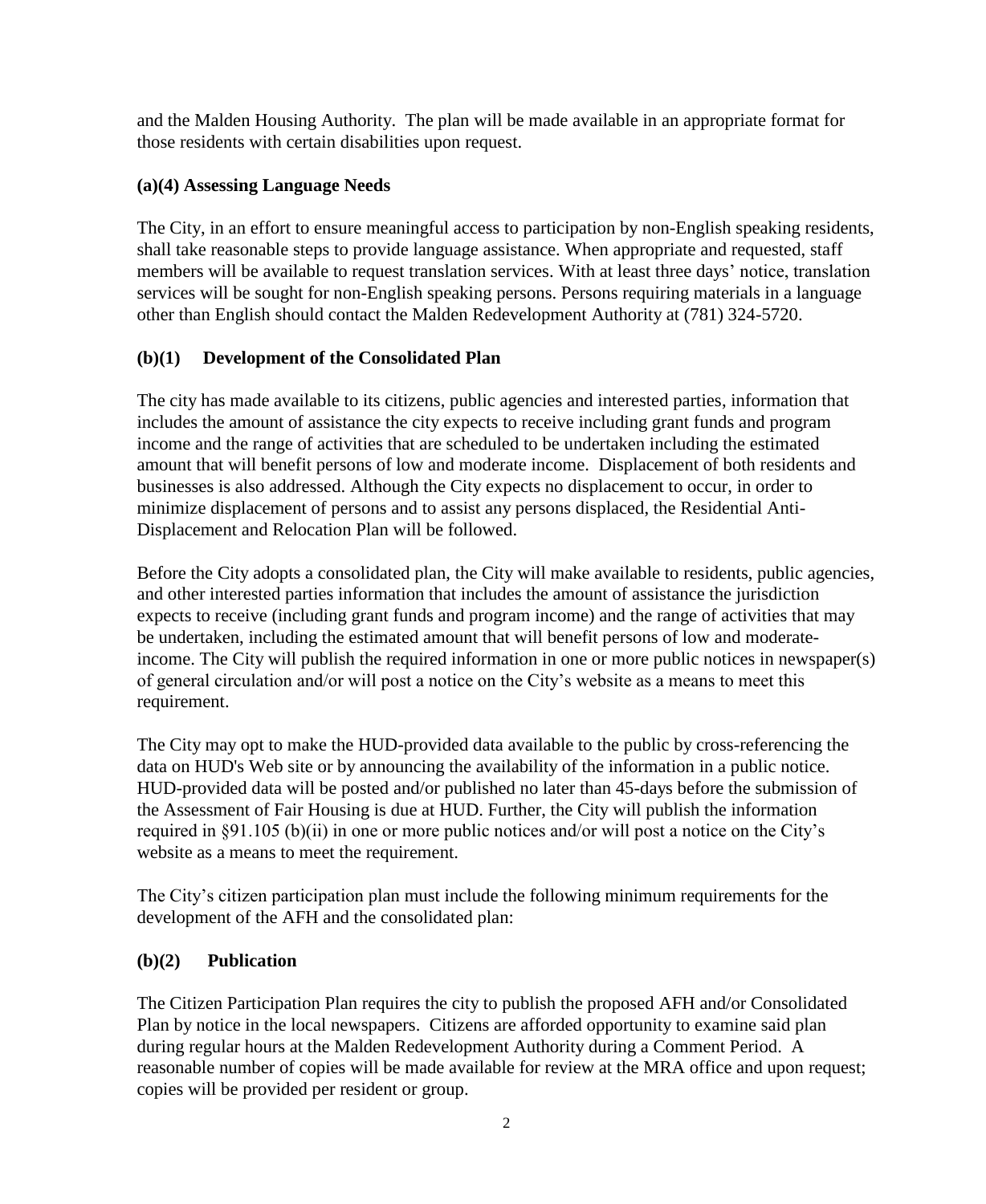## **(b)(3) Development Stage Public Hearings**

The Citizen Participation Plan provides for at least one "input" public hearing during the development stage of the AFH and/or Consolidated Plan. The city conducts two (2) public hearings for public input for the Annual Action Plan typically in late January and/or February.

## **(b)(4) Thirty Day Comment Period**

An advertised period of at least 30 days is required by the Citizens Participation Plan for the public to review and comment on the draft plan. The period is typically from April 12 to May 12. Midway in the public comment period, a public hearing will be advertised for the purpose of taking verbal or written public comment and answering questions regarding the "draft" Consolidated Plan.

## **(b)(5) Consideration of Public Comments**

The city will consider any comments or views of residents of the community received in writing, or orally at the public hearings, in preparing the final AFH or the final consolidated plan (as applicable). A summary of these comments or views, and a summary of any comments or views not accepted and the reasons why, shall be attached to the final AFH or the final consolidated plan (as applicable).

## **(c)(1) Criteria for Amendments to Consolidated Plan**

"Substantial amendments" are defined as lump-sum changes involving more than twenty percent of the annual entitlement for the program year or changes involving more than twenty percent of any individual program category. A change in the way funds are distributed would constitute a policy change and therefore be classified as a "substantial amendment".

The city will use the following criteria to determine when revisions to the AFH will be required:

-A material change occurs in which the circumstances affects the information on which the AFH is based to the extent that the analysis, the fair housing contributing factors, or the priorities and goals of the AFH no longer reflect actual circumstances.

-Upon HUD's written notification specifying a material change that requires the revision.

Should a revision be necessary, the timeframe and methods of the revision shall comply with the requirements found at §5.164.

## **(c)(2) Opportunity for Comment**

The city will provide its citizens a reasonable opportunity to comment on the draft Consolidated Plan, AFH and on any amendments to said Plans by making the plan public. The full Consolidated Plan will be noticed in the newspaper and to certain government bodies, both upon its completion and upon its substantial amendment. The City will provide a period of not less than 30 calendar days to receive comments on the consolidated plan substantial amendment or any revision to the AFH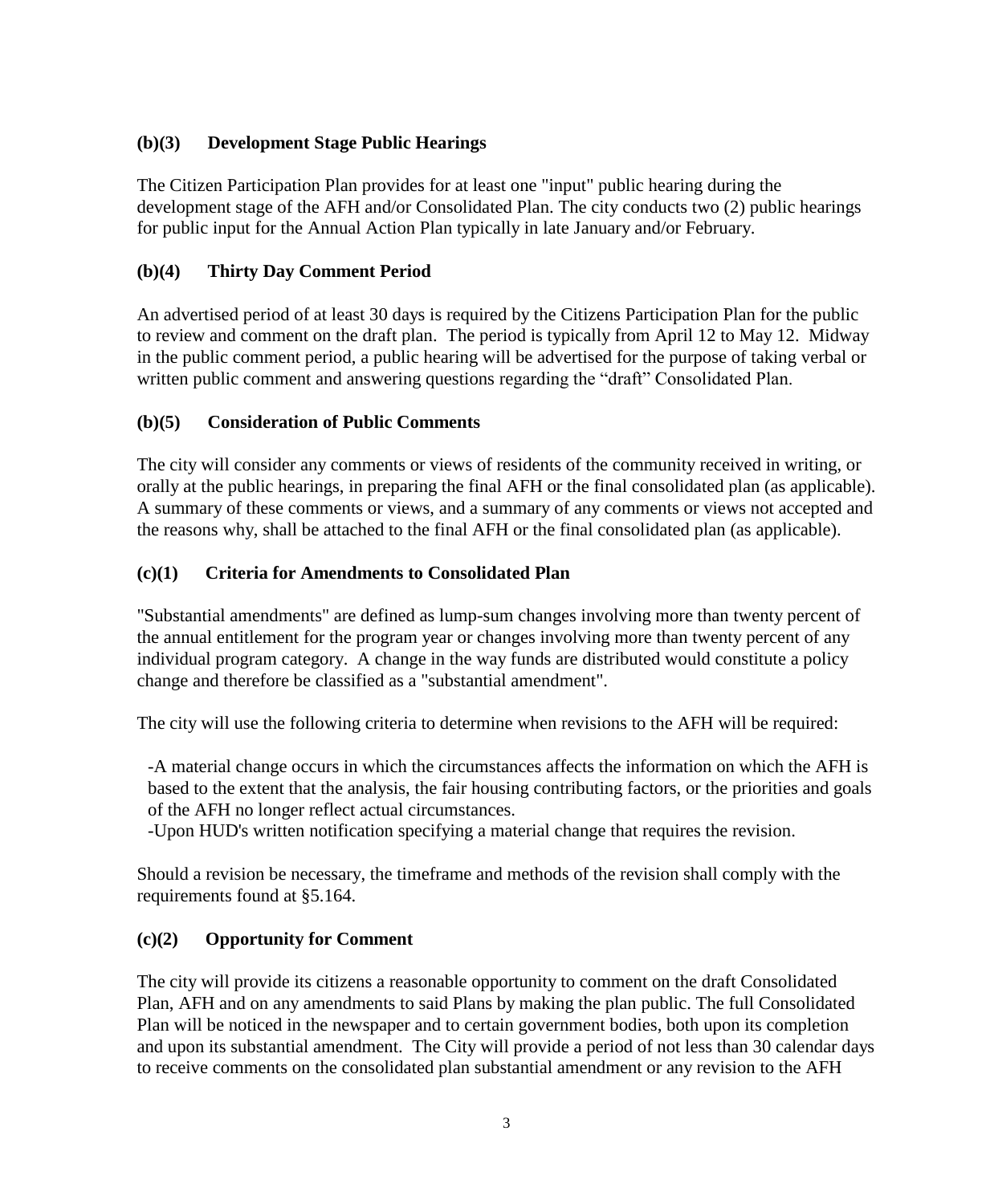before the consolidated plan substantial amendment is implemented or the revised AFH is submitted to HUD for review

## **(c)(3) Comments**

Any comment, written or oral, shall be considered in preparing the Consolidated Plan and/or AFH. A summary of these comments or views, and a summary of any comments or views not accepted and the reasons why, shall be attached to the substantial amendment of the consolidated plan or revision to the AFH (as applicable).

## **(d)(1) Performance Reports**

The residents of the City of Malden shall be provided with reasonable notice and an opportunity to comment on performance reports. A newspaper advertisement and posted notices will appear not less than 15 days before required submission to HUD.

## **(d)(2) Comments**

Any comment, written or oral, shall be considered in the preparation of performance reports. A summary of these comments or views whether accepted or not together with reasons therefore shall be attached to the performance report.

## **(e)(1)(2) Public Hearings and Notice Thereof**

The city shall provide for a minimum of two public hearings per year to obtain residents' views and to respond to proposals and questions, to be conducted at a minimum of two different stages of the program year. Together, the hearings will address housing and community development needs, development of proposed activities, proposed strategies and actions for affirmatively furthering fair housing consistent with the AFH, and a review of program performance. At least one separate public hearing should be held before the proposed AFH is published for comment in order to obtain the views of the community on AFH-related data and affirmatively furthering fair housing in the jurisdiction's housing and community development programs.

The city will hold at least one of the two hearings before the proposed consolidated plan is published for comment in order to obtain the views of residents of the community on housing and community development needs, including priority non-housing community development needs and affirmatively furthering fair housing.

Although HUD does not specify the length of notice required, the regulations stated HUD considers two weeks adequate. As such, the City will publish notices in newspapers at least two weeks before said hearings. Along with date, time and location, this notice will include sufficient information about the subject of the hearing.

## **(e)(3) Public Hearings Times/Locations**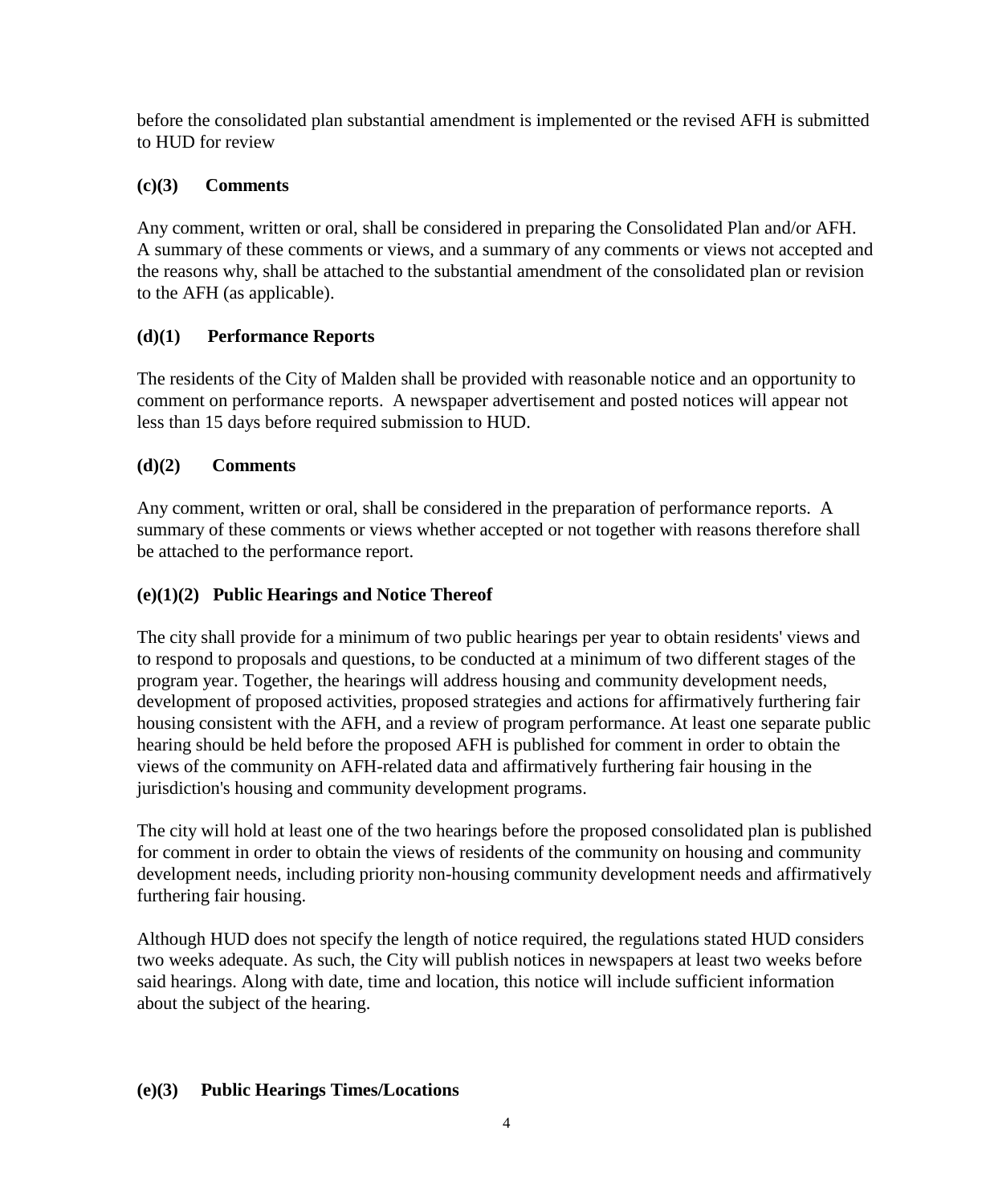All public hearings have been held or are scheduled to be held in the evening and at locations that are handicapped accessible. Consolidated and AFH Plan hearings were held generally in low/mod income neighborhood locations.

## **(e)(4) Non-English Speaking Participation**

Malden is predominantly English speaking and hearings were conducted in English. There are, however, some 34 different languages spoken within the community according to a survey completed by the School Department. Upon request, the city is prepared to offer "translations" in cooperation with its Affirmative Action office, Human Service Department, School Department and any other local organizations that may be of assistance on this matter.

## **(f) Meetings**

The City will provide residents of the community with reasonable and timely access to local meetings, consistent with accessibility and reasonable accommodation requirements, in accordance with section 504 of the Rehabilitation Act of 1973 and the regulations at 24 CFR part 8; and the Americans with Disabilities Act and the regulations at 28 CFR parts 35 and 36, as applicable.

## **(g) Availability to the Public**

The Citizens Participation Plan provides that the Consolidation Plan, Annual Action Plan, substantial amendments HUD-accepted AFH, revisions to the AFH, and the performance report will be available to the public, including availability of materials in a form accessible to persons with disabilities, upon request. Depending on the time of year, the adopted/approved plan may be available for download at either the City of Malden website [www.cityofinalden.org](http://www.cityofinalden.org/) or the Malden Redevelopment Authority website [www.maldenredevelopement.com](http://www.maldenredevelopement.com/)

## **(h) Access to Records**

When requested, the City will provide residents of the community, public agencies, and other interested parties with reasonable and timely access to information and records relating to the jurisdiction's AFH, consolidated plan, performance reports and use of assistance under the programs covered by this part during the preceding 5 years.

## **(i) Technical Assistance**

The City will provide technical assistance to groups representing persons of low- and moderateincome that request such assistance in commenting on the AFH and in developing proposals for funding assistance under any of the programs covered by the consolidated plan.

The level and type of assistance shall be determined by the City; however, the City strongly encourages all potential applicants for funding to contact City staff before completing an application/proposal for funding. In public notices for CDBG and HOME Program participation, invitation is made for all interested parties to contact the Director of Community Development at the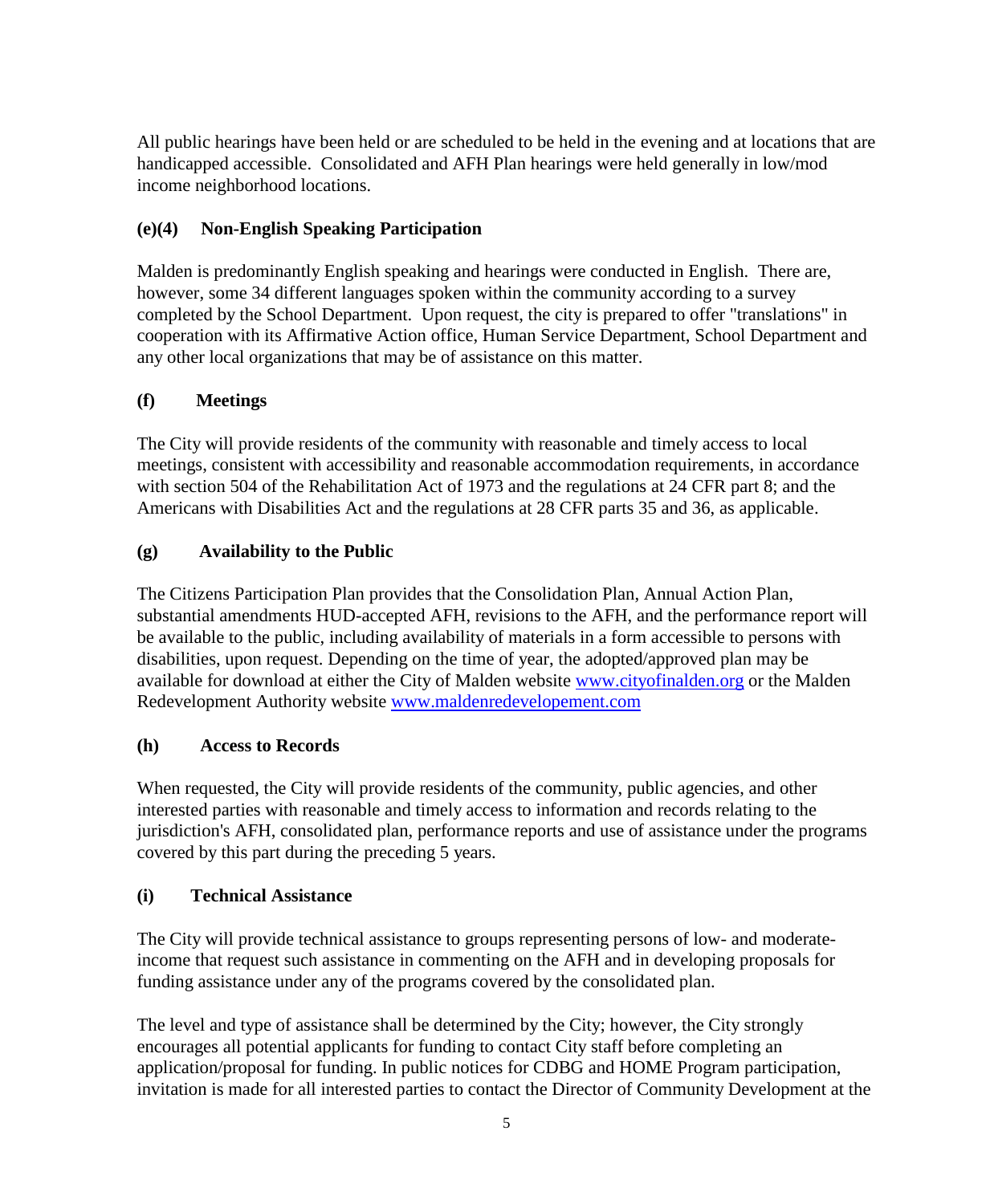Malden Redevelopment Authority for technical assistance in developing their proposals. This policy is in effect during the entire program year.

# **(j) Comments and Complaints**

The city shall consider any comments or views of citizens and/or organizations received either in writing or orally at public hearings, in preparing the final Consolidated Plan, amendments to the Plan or performance reports. A summary of these comments whether accepted or not together with reasons therefore, will be attached to the final Consolidated Plan, amendment or performance report, whichever is appropriate.

The city will provide a timely, substantive written response to every written citizen complaint within 15 working days from receipt of such complaint. Citizens with complaints about aspect of any program activity are encouraged to telephone the Director of Community Development so that the complaint can be addressed as soon as possible.

## **(k) Use of Citizen Participation Plan**

The City of Malden shall follow its Citizen Participation Plan upon its formal adoption.

# **(l) Responsibility**

The requirements for citizen participation do not restrict the responsibility or authority of the City of Malden for the development and execution of its Consolidated Plan or AFH.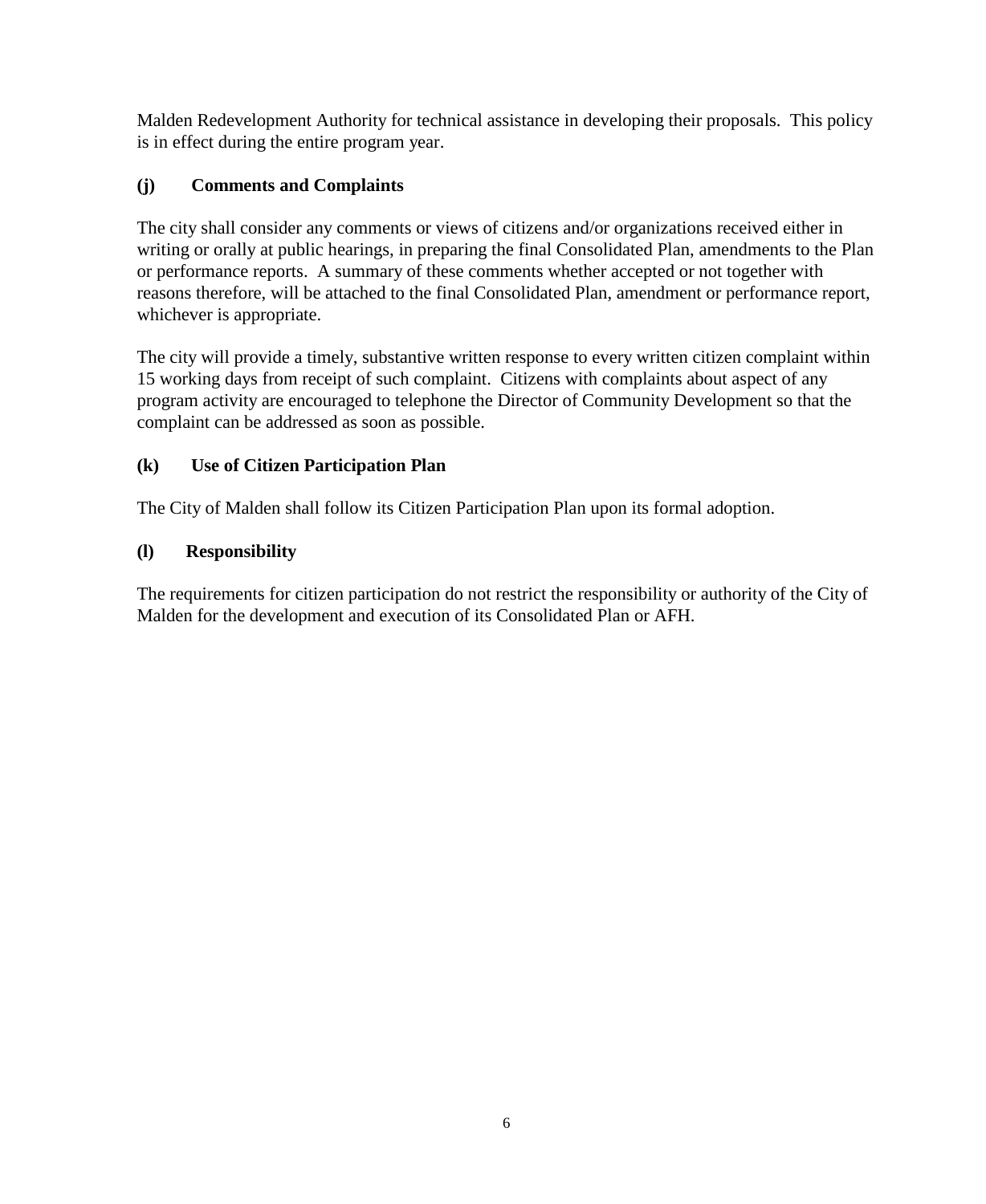# **NORTH SUBURBAN CONSORTIUM**

## **CITIZEN PARTICIPATION PLAN**

91.105  $(a)(1)$ 

The North Suburban Consortium (NSC) hereby agrees to comply with all provisions as outlined in Title 24, Part 91 of the Code of Federal Regulations 91.401 and 91.105 outlining regulations with regard to a Citizen Participation Plan. These new regulations set forth submission requirements for Community Planning and Development Programs.

## (a)(2) Encouragement of Citizen Participation

The North Suburban Consortium comprised of the communities of Malden, Medford, Melrose, Arlington, Chelsea, Revere, Everett, and Winthrop are required to follow a Citizen Participation Plan in accordance with the CFR regulations in paragraph (a)(1). It is the jurisdiction's intent to encourage citizens to participate in the development of the Consolidated Plan, any "substantial amendments" and the performance report.

Participation is especially encouraged by low and moderate income residents. Further, NSC advocates participation by its minorities, non-English speaking population and persons with disabilities by working with the appropriate city/town departments and/or organizations best able to communicate with these residents.

Participation is urged by residents at all Housing Authoritys (HA) by posting notices, authoring newsletter articles and holding public hearings at some of the HA community centers. Information about Consolidated Plan activities has been made available to all Housing Authoritys for the purpose of annual public hearings required under the Comprehensive Grant Program.

(a)(3) Comment on Citizen Participation Plan Amendments

Publication of the Consolidated Plan is anticipated in mid-April for comment on the Consolidated Plan of which the Citizen Participation Plan is a part. Copies of the plan will be made available to all city commissions, Planning Boards, Human Service Departments and Housing Authoritys. The plan will be made available in an appropriate format for those residents with certain disabilities.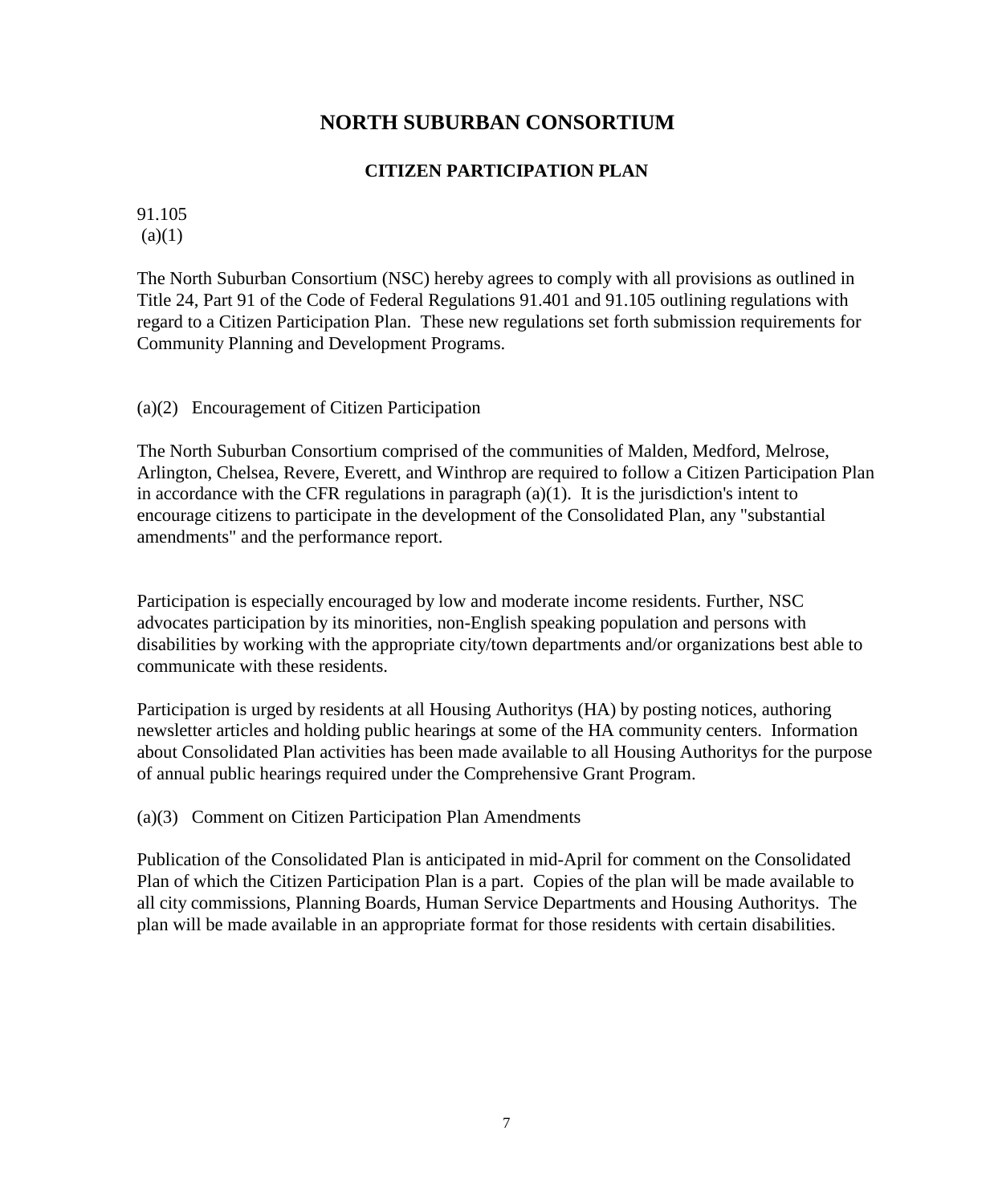#### (b)(1) Development of the Consolidated Plan

The Consortium has made available to its citizens, public agencies and interested parties, information that includes the amount of assistance the jurisdiction expects to receive including grant funds and program income and the range of activities that are scheduled to be undertaken including the estimated amount that will benefit persons of low and moderate income. Displacement of both residents and businesses was addressed.

#### (b)(2) Publication

The Citizen Participation Plan requires NSC to publish the proposed Consolidated Plan by notice in local newspapers of general circulation. Citizens will be afforded an opportunity to examine said plan during regular hours at locations in every NSC member community during this 30 day Comment Period. A reasonable number of copies will be made available for review.

## (b)(3) Development Stage Public Hearing

The Citizen Participation Plan provides for at least one "input" public hearing during the development stage of the Consolidated Plan. A public hearing for public input is generally conducted in Malden in February that is advertised jurisdiction-wide. This jurisdiction-wide public hearing shall not preclude other public hearings addressing similar issues scheduled in individual NSC member communities.

## (b)(4) Thirty Day Comment Period

An advertised period of at least 30 days is required by the Citizens Participation Plan for the public to review and comment on the draft plan. The period is typically from April 12 to May 12. Midway in the public comment period, a public hearing will be advertised jurisdiction-wide for the purpose of taking public comment and answering questions regarding the "draft" Consolidated Plan.

#### (b)(5) Consideration of Public Comments

NSC will consider all comments whether in writing or verbal in the preparation of the final plan. A summary of all comments received and their effect on the plan shall be attached to the final document.

#### (c)(1) Criteria for Amendments to Consolidated Plan

"Substantial amendments" are defined as lump-sum changes involving more than twenty percent of the total budget for the program year or changes involving more than twenty percent of any individual program category. A change in the way funds are distributed would constitute a policy change and therefore be classified as a "substantial amendment".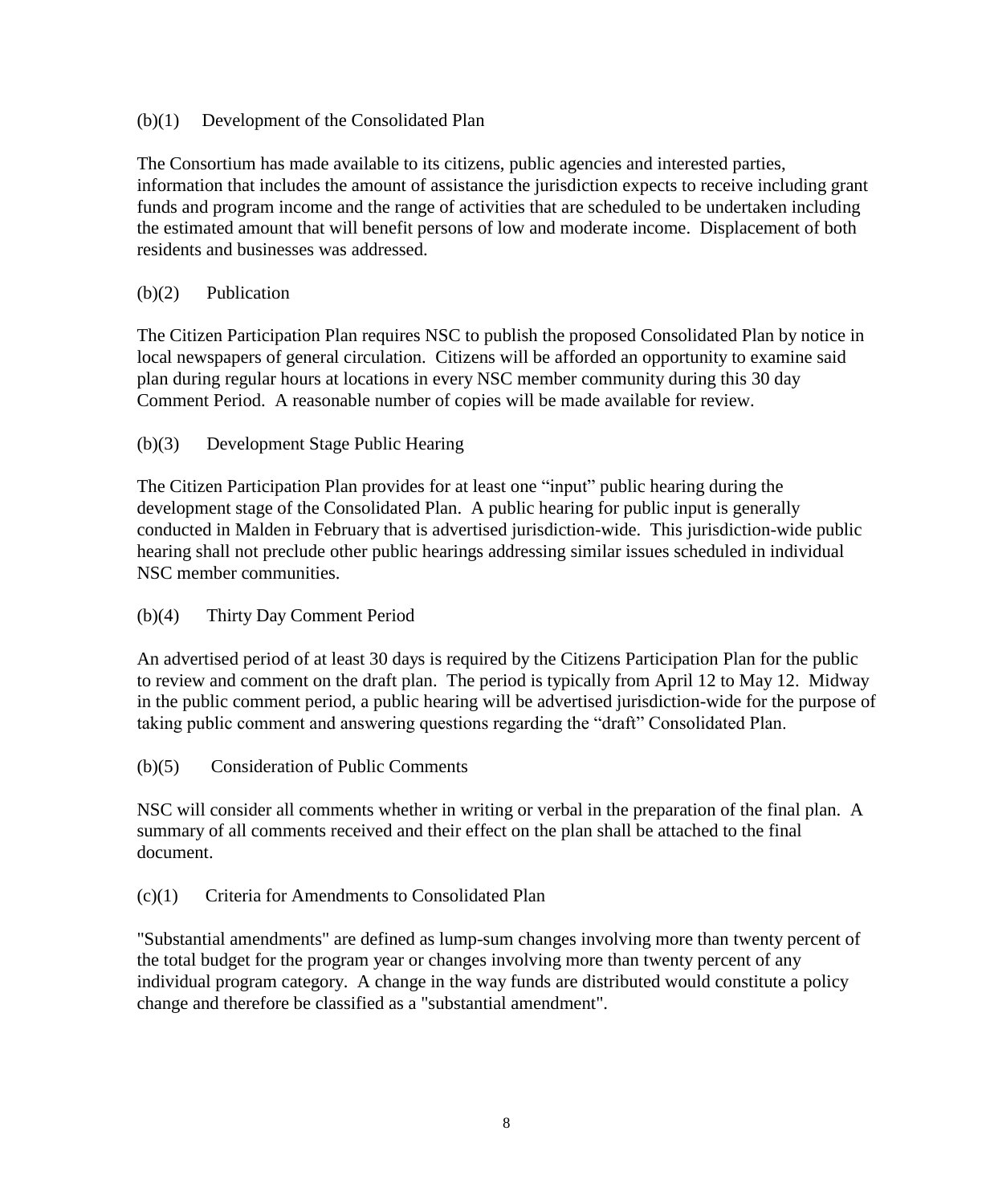#### (c)(2) Opportunity for Comment

NSC will provide its citizens a reasonable opportunity to comment on the draft Citizen Participation Plan and on any amendments to the final Citizen Participation Plan by making the plan public. The full Consolidated Plan, of which the Citizen Participation Plan is a part, will be noticed in the newspaper and to certain government bodies, both upon its completion and upon its substantial amendment.

#### (c)(3) Comments

Any comment, written or oral, shall be considered in preparing the Consolidated Plan. A summary of these comments or views whether accepted or not together with reasons therefore shall be attached to the substantial amendment of the Consolidated Plan.

#### (d)(1) Performance Reports

The residents of the NSC jurisdiction shall be provided with reasonable notice and an opportunity to comment on performance reports. A newspaper advertisement and posted notices will appear not less than 15 days before required submission to HUD.

#### (d)(2) Comments

Any comment, written or oral, shall be considered in the preparation of performance reports. A summary of these comments or views whether accepted or not together with reasons therefore shall be attached to the performance report.

## (e)(1)(2) Public Hearings and Notice Thereof

At least two public hearings are required per year to obtain citizens' views and to respond to proposals and questions. These public hearings shall occur at two different stages of the program year. The hearings shall address housing and community development needs, development of proposed activities and review of program performance. To obtain the views of NSC residents on housing and community development needs, including priority non-housing community development needs, the Citizen Participation Plan provides that at least one of these hearings is held before the proposed Consolidation Plan is published for comment.

Two jurisdiction-wide public hearings are typically scheduled every year. In addition, numerous public hearings within each member community are conducted. The first public hearing generally occurs in early February to receive input and obtain citizens' views on the Consortium's Consolidated Plan. This public hearing is advertised two weeks prior in all eight communities comprising the North Suburban Consortium. A second public hearing is scheduled midway in the 30 day public comment period. This public hearing takes comment on the Consortium's Consolidated Plan and will be advertised two weeks prior in newspapers of general circulation within the NSC jurisdiction.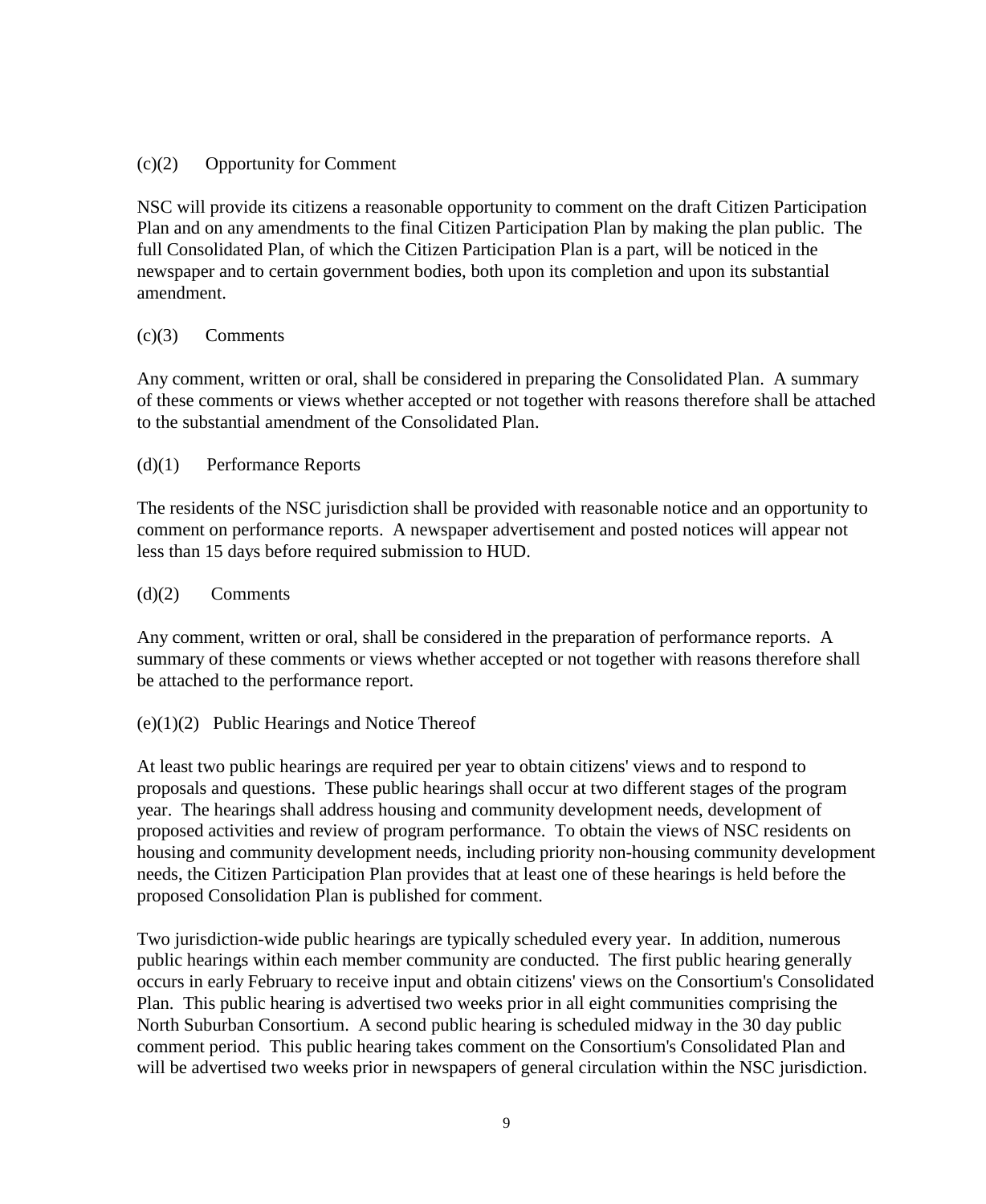#### (e)(3) Public Hearings Times/Locations

All public hearings are scheduled to be held in the evening to ensure maximum participation and at locations that are handicapped accessible.

#### (e)(4) Non-English Speaking Participation

The NSC jurisdiction is predominantly English speaking and hearings are conducted in English. There are, however, more than 35 different languages spoken within the jurisdiction according to the U. S. Census. Upon request, NSC is prepared to offer "translations" in cooperation with appropriate city/town departments and any other local organizations that may be of assistance in this matter.

#### (f) Meetings

The Citizens Participation Plan shall provide residents of the NSC jurisdiction reasonable and timely access to local meetings.

#### (g) Availability to the Public

The Citizens Participation Plan provides that the Consolidation Plan as adopted, substantial amendments and the performance report will be available to the public, including availability of materials in a form accessible to persons with disabilities, upon request.

(h) Access to Records

NSC member communities will provide for full and timely disclosure of its program records and information consistent with applicable state and local law regarding personal privacy and obligations of confidentiality.

(i) Technical Assistance

Technical assistance for development of proposals for the different programs within the jurisdiction is available upon request at all Planning and Community Development Offices located in the city/town halls of each NSC member. This policy is in effect during the entire program year.

(j) Comments and Complaints

NSC shall consider any comments or views of citizens and/or organizations received either in writing or orally at public hearings, in preparing the final Consolidated Plan, amendments to the Plan or performance reports. A summary of these comments whether accepted or not together with reasons therefore, will be attached to the final Consolidated Plan, amendment or performance report, whichever is appropriate.